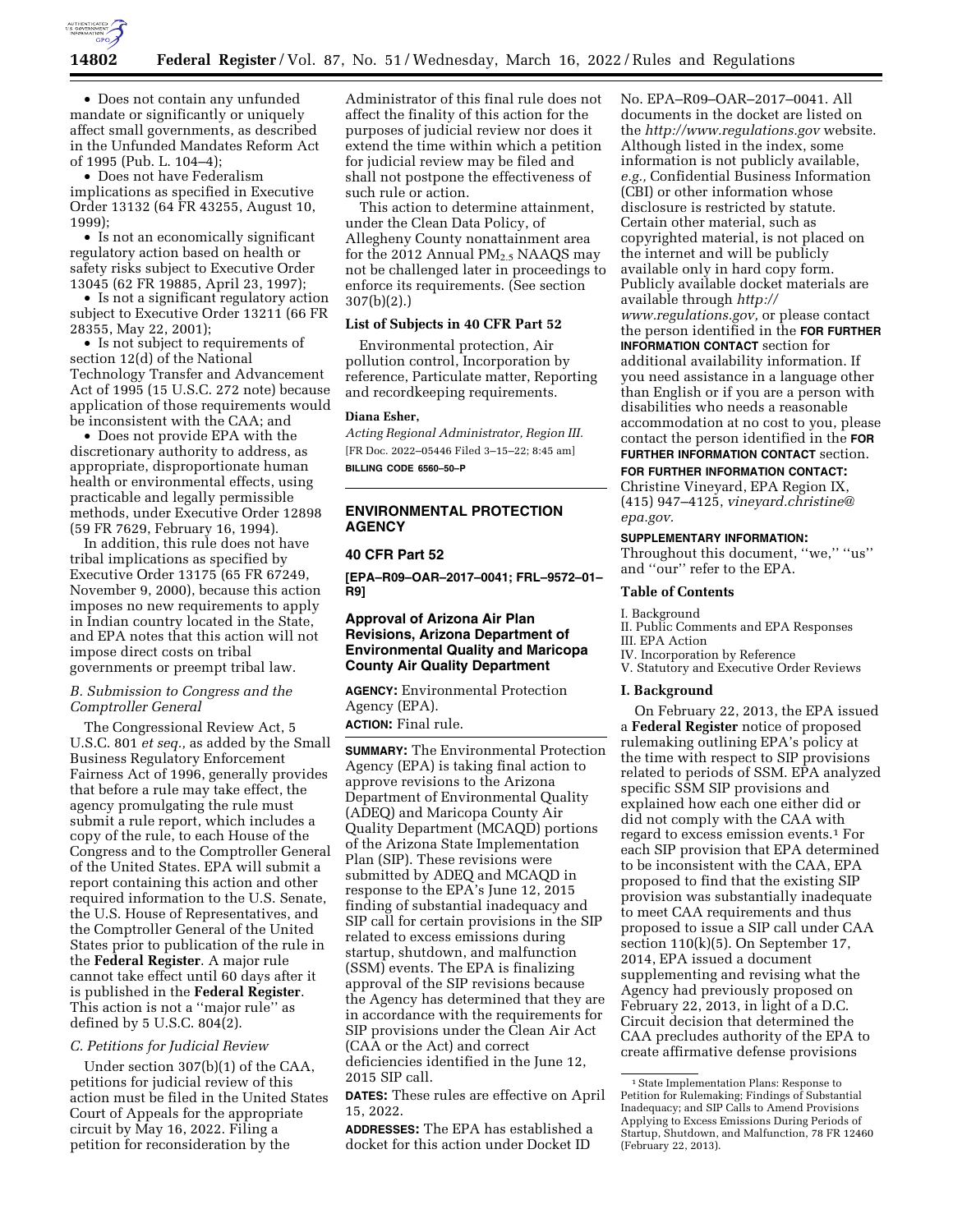applicable to private civil suits. EPA outlined its updated policy that affirmative defense SIP provisions are not consistent with CAA requirements. EPA proposed in the supplemental proposal document to apply its revised interpretation of the CAA to specific affirmative defense SIP provisions and proposed SIP calls for those provisions where appropriate (79 FR 55920, September 17, 2014).

On June 12, 2015, pursuant to CAA section 110(k)(5), EPA finalized ''State Implementation Plans: Response to Petition for Rulemaking; Restatement and Update of EPA's SSM Policy Applicable to SIPs; Findings of Substantial Inadequacy; and SIP Calls to Amend Provisions Applying to Excess Emissions During Periods of Startup, Shutdown and Malfunction,'' hereafter referred to as the ''2015 SSM SIP Action.'' 2 The 2015 SSM SIP Action clarified, restated, and updated EPA's interpretation that SSM exemption and affirmative defense SIP provisions are inconsistent with CAA requirements. The 2015 SSM SIP Action found that certain SIP provisions in 36 states were substantially inadequate to meet CAA requirements and issued a SIP call to those states to submit SIP revisions to address the inadequacies. The EPA established an 18-month deadline by which the affected states had to submit

such SIP revisions. States were required to submit corrective revisions to their SIPs in response to the SIP calls by November 22, 2016.

The EPA issued a Memorandum in October 2020 (2020 Memorandum), which stated that certain provisions governing SSM periods in SIPs could be viewed as consistent with CAA requirements.3 Importantly, the 2020 Memorandum stated that it ''did not alter in any way the determinations made in the 2015 SSM SIP Action that identified specific state SIP provisions that were substantially inadequate to meet the requirements of the Act.'' Accordingly, the 2020 Memorandum had no direct impact on the SIP call issued to ADEQ and MCAQD in 2015. It also did not alter the EPA's prior proposal from 2017 to approve the ADEQ and MCAQD SIP revisions at issue in this action. The 2020 Memorandum did, however, indicate the EPA's intent at the time to review SIP calls that were issued in the 2015 SSM SIP Action to determine whether the EPA should maintain, modify, or withdraw particular SIP calls through future agency actions.

On September 30, 2021, EPA's Deputy Administrator withdrew the 2020 Memorandum and announced the EPA's return to the policy articulated in the 2015 SSM SIP Action (2021

Memorandum).4 As articulated in the 2021 Memorandum, SIP provisions that contain exemptions or affirmative defense provisions are not consistent with CAA requirements and, therefore, generally are not approvable if contained in a SIP submission. This policy approach is intended to ensure that all communities and populations, including minority, low-income and indigenous populations overburdened by air pollution, receive the full health and environmental protections provided by the CAA.5 The 2021 Memorandum also retracted the prior statement from the 2020 Memorandum of EPA's plans to review and potentially modify or withdraw particular SIP calls. That statement no longer reflects EPA's intent. EPA intends to implement the principles laid out in the 2015 SSM SIP Action as the Agency takes action on SIP submissions, including ADEQ's and MCAQD's SIP submittal, provided in response to the 2015 SIP call.

With regards to ADEQ and MCAQD, the SIP call identified R18–2–310 and Rule 140 because they contained improper affirmative defenses for excess emissions during startup, shutdown, and malfunction events. On March 9, 2017, the EPA proposed to approve removal of R18–2–310 and Rule 140 from the Arizona SIP.6

| Local agency | Rule No.        | Rule title                                                                              | Removed from<br>state law | Submitted |
|--------------|-----------------|-----------------------------------------------------------------------------------------|---------------------------|-----------|
| ADEQ '       | $R18 - 2 - 310$ | Affirmative Defense for Excess Emissions Due to Malfunctions, Startup,<br>and Shutdown. | 09/07/16                  | 11/17/16  |
| MCAQD        | 140             |                                                                                         | 08/17/16                  | 11/18/16  |

As discussed in the proposal, EPA proposed to approve the removal of R18–2–310 and Rule 140 from the ADEQ and MCAQD portions of the Arizona SIP because such removal is consistent with CAA requirements and would correct the deficiency identified by the Agency in the 2015 SSM SIP Action.

# **II. Public Comments and EPA Responses**

The EPA's proposed action provided a 30-day public comment period. EPA acknowledges that over four years have elapsed since the comment period closed. No additional comment period is needed because nothing in the intervening time period—including the

issuance and subsequent withdrawal of the 2020 Memorandum—changed the basis for EPA's proposed action or the public's opportunity to view and comment on that basis. Accordingly, the March 9, 2017 notice provided the public with a full opportunity to comment on the issues raised by the proposed action. Three comments expressed support for the proposed action. A summary of the fourth comment from the Salt River Project Agricultural Improvement and Power District (''SRP'' or ''commenter'') and EPA's response is provided below.

*Comment:* The commenter states that it is inappropriate for the EPA to finalize its proposed approval of Arizona's response to the SSM SIP call

until litigation before the United State Court of Appeals for the District of Columbia (D.C. Circuit) is resolved. In support of this claim, the commenter states that if the D.C. Circuit rules in favor of the petitioners who have challenged the 2015 SSM SIP call, the Arizona SIP will need to be revised again to reinsert the SSM provisions.

*Response:* The EPA respectfully disagrees with this comment. The Agency acknowledges that there exist pending challenges to the 2015 SSM SIP action in the D.C. Circuit. However, there is no requirement or expectation that EPA must postpone action while awaiting a court decision. ADEQ and MCAQD have submitted SIP revisions to the Agency that are fully approvable for

<sup>2</sup> 80 FR 33839.

<sup>3</sup>October 9, 2020, memorandum ''Inclusion of Provisions Governing Periods of Startup, Shutdown, and Malfunctions in State

Implementation Plans,'' from Andrew R. Wheeler, Administrator.

<sup>4</sup>September 30, 2021, memorandum ''Withdrawal of the October 9, 2020, Memorandum Addressing Startup, Shutdown, and Malfunctions in State

Implementation Plans and Implementation of the Prior Policy,'' from Janet McCabe, Deputy Administrator.

<sup>5</sup> 80 FR 33985.

<sup>6</sup> 82 FR 13084.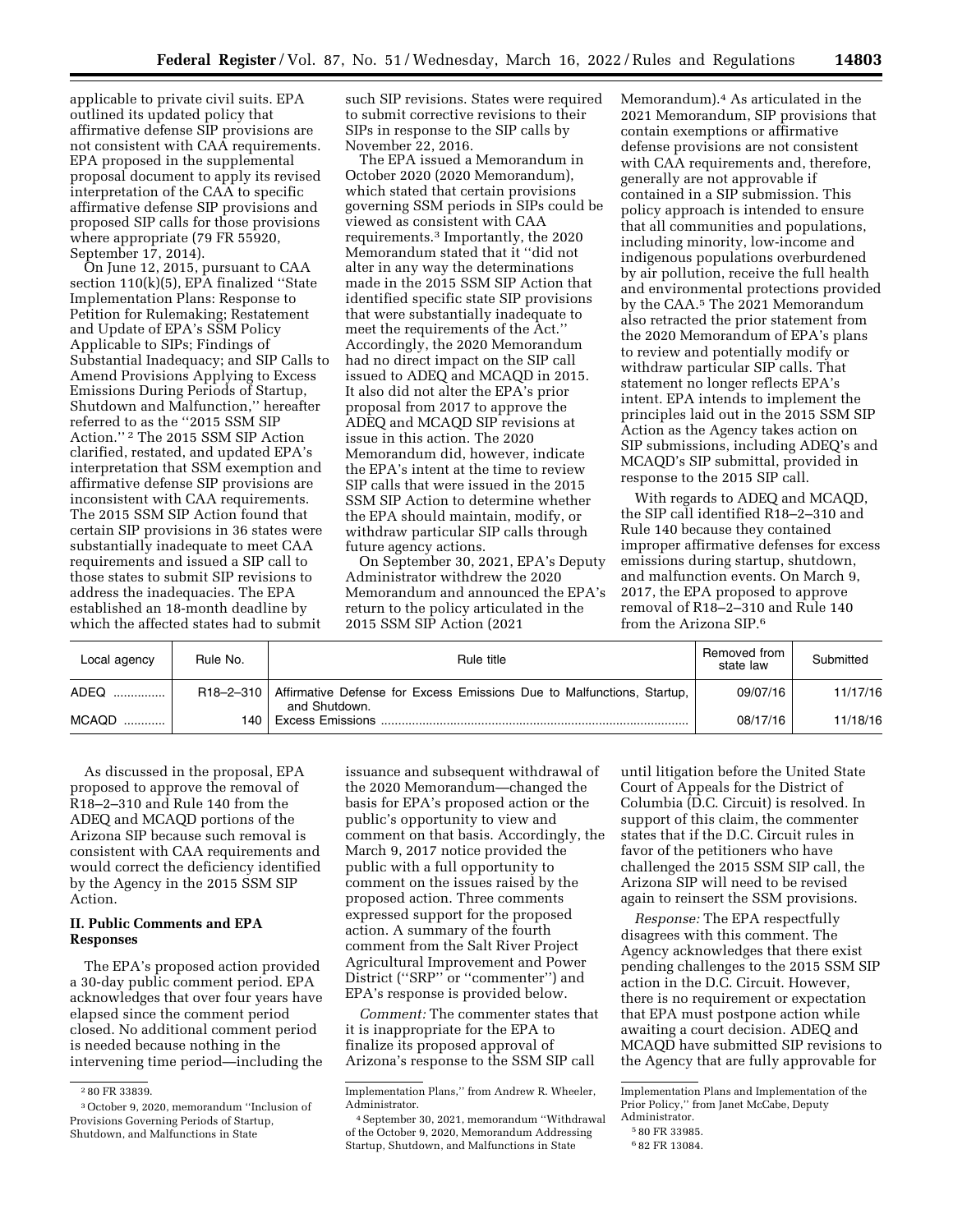the reasons outlined in the 2017 proposal notice. As a result, EPA has determined that it is appropriate to take action to approve the ADEQ and MCAQD SIP revisions in accordance with applicable CAA requirements. Under the CAA, the Administrator is required to approve a SIP submission that complies with the provisions of the CAA and applicable Federal regulations. 42 U.S.C. 7410(k); 40 CFR 52.02(a). The commenter has pointed to no alleged deficiency or other aspect that would lead the Agency to determine that the SIP revisions should be disapproved or that full approval of the SIP revisions is not otherwise appropriate.

We are also not persuaded by the commenter's assertion that the ADEQ and MCAQD portions of the Arizona SIP will need to be revised if the D.C. Circuit rules in favor of the petitioners. The CAA contains no requirement that affirmative defense provisions be included in SIPs. Therefore, there would be no obligation on states to submit such provisions, regardless of the outcome in the D.C. Circuit litigation.

As we recently reaffirmed in the 2021 Memorandum, EPA is implementing policy consistent with that outlined in the 2015 SSM SIP Action. That policy aligns with previous court decisions, including the D.C. Circuit's ruling in 2008, which found that inclusion of SSM exemptions in section 112 standards is not allowed under the CAA due to the generally applicable definition of emission limitations.7 Additionally, in 2014 the D.C. Circuit vacated a provision in EPA regulations that allowed an affirmative defense if it met specific criteria. The court stated that EPA lacked authority to create such a defense because it would impermissibly encroach upon the authority of federal courts to find liability or impose remedies.<sup>8</sup> It was in light of the 2008 and 2014 court cases, as well as concerns about the public health impacts of SSM, that led EPA in its 2015 action to clarify and update its SSM policy to explain that automatic exemptions, discretionary exemptions, overly broad enforcement discretion provisions, and affirmative defense provisions like the ones at issue in today's action, will generally be viewed as inconsistent with CAA requirements.

### **III. EPA Action**

No comments were submitted that change our assessment of the rules as described in our proposed action.

Therefore, as authorized in section 110(k)(3) of the Act and for the reasons identified in the 2017 proposal, the EPA is fully approving the removal of these rules from the ADEQ and MCAQD portions of the Arizona SIP. The Agency's final approval of this submission fully corrects the inadequacies in the ADEQ and MCAQD portions of the Arizona SIP that were identified in the EPA's 2015 SSM SIP Action.

# **IV. Incorporation by Reference**

In this document, the EPA is amending regulatory text that includes incorporation by reference. As described in Section I, Background, of this preamble and set forth in the amendments to 40 CFR part 52 below, EPA is removing provisions from the Arizona Administrative Code and Maricopa County portions of the Arizona State Implementation Plan, which is incorporated by reference in accordance with the requirements of 1 CFR part 51. The EPA has made and will continue to make the State Implementation Plan generally available through *[www.regulations.gov](http://www.regulations.gov)* and at the EPA Region 9 Office (please contact the person identified in the **FOR FURTHER INFORMATION CONTACT** section of this preamble for more information).

## **V. Statutory and Executive Order Reviews**

Under the Clean Air Act, the Administrator is required to approve a SIP submission that complies with the provisions of the Act and applicable federal regulations. 42 U.S.C. 7410(k); 40 CFR 52.02(a). Thus, in reviewing SIP submissions, the EPA's role is to approve state choices, provided that they meet the criteria of the Clean Air Act. Accordingly, this action merely approves state law as meeting federal requirements and does not impose additional requirements beyond those imposed by state law. For that reason, this action:

• Is not a significant regulatory action subject to review by the Office of Management and Budget under Executive Orders 12866 (58 FR 51735, October 4, 1993) and 13563 (76 FR 3821, January 21, 2011);

• Does not impose an information collection burden under the provisions of the Paperwork Reduction Act (44 U.S.C. 3501 *et seq.*);

• Is certified as not having a significant economic impact on a substantial number of small entities under the Regulatory Flexibility Act (5 U.S.C. 601 *et seq.*);

• Does not contain any unfunded mandate or significantly or uniquely

affect small governments, as described in the Unfunded Mandates Reform Act of 1995 (Pub. L. 104–4);

• Does not have federalism implications as specified in Executive Order 13132 (64 FR 43255, August 10, 1999);

• Is not an economically significant regulatory action based on health or safety risks subject to Executive Order 13045 (62 FR 19885, April 23, 1997);

• Is not a significant regulatory action subject to Executive Order 13211 (66 FR 28355, May 22, 2001);

• Is not subject to requirements of Section 12(d) of the National Technology Transfer and Advancement Act of 1995 (15 U.S.C. 272 note) because application of those requirements would be inconsistent with the Clean Air Act; and

• Does not provide the EPA with the discretionary authority to address, as appropriate, disproportionate human health or environmental effects, using practicable and legally permissible methods, under Executive Order 12898 (59 FR 7629, February 16, 1994).

In addition, the SIP is not approved to apply on any Indian reservation land or in any other area where the EPA or an Indian tribe has demonstrated that a tribe has jurisdiction. In those areas of Indian country, the rule does not have tribal implications and will not impose substantial direct costs on tribal governments or preempt tribal law as specified by Executive Order 13175 (65 FR 67249, November 9, 2000).

The Congressional Review Act, 5 U.S.C. 801 *et seq.,* as added by the Small Business Regulatory Enforcement Fairness Act of 1996, generally provides that before a rule may take effect, the agency promulgating the rule must submit a rule report, which includes a copy of the rule, to each House of the Congress and to the Comptroller General of the United States. The EPA will submit a report containing this action and other required information to the U.S. Senate, the U.S. House of Representatives, and the Comptroller General of the United States prior to publication of the rule in the **Federal Register**. A major rule cannot take effect until 60 days after it is published in the **Federal Register**. This action is not a "major rule" as defined by 5 U.S.C. 804(2).

Under section 307(b)(1) of the Clean Air Act, petitions for judicial review of this action must be filed in the United States Court of Appeals for the appropriate circuit by May 16, 2022. Filing a petition for reconsideration by the Administrator of this final rule does not affect the finality of this action for the purposes of judicial review nor does

<sup>7</sup>*Sierra Club* v. *Johnson* 551 F.3d 1019 (D.C. Cir. 2008).

<sup>8</sup>*NRDC* v. *EPA,* 749 F.3d 1055 (D.C. Cir. 2014).